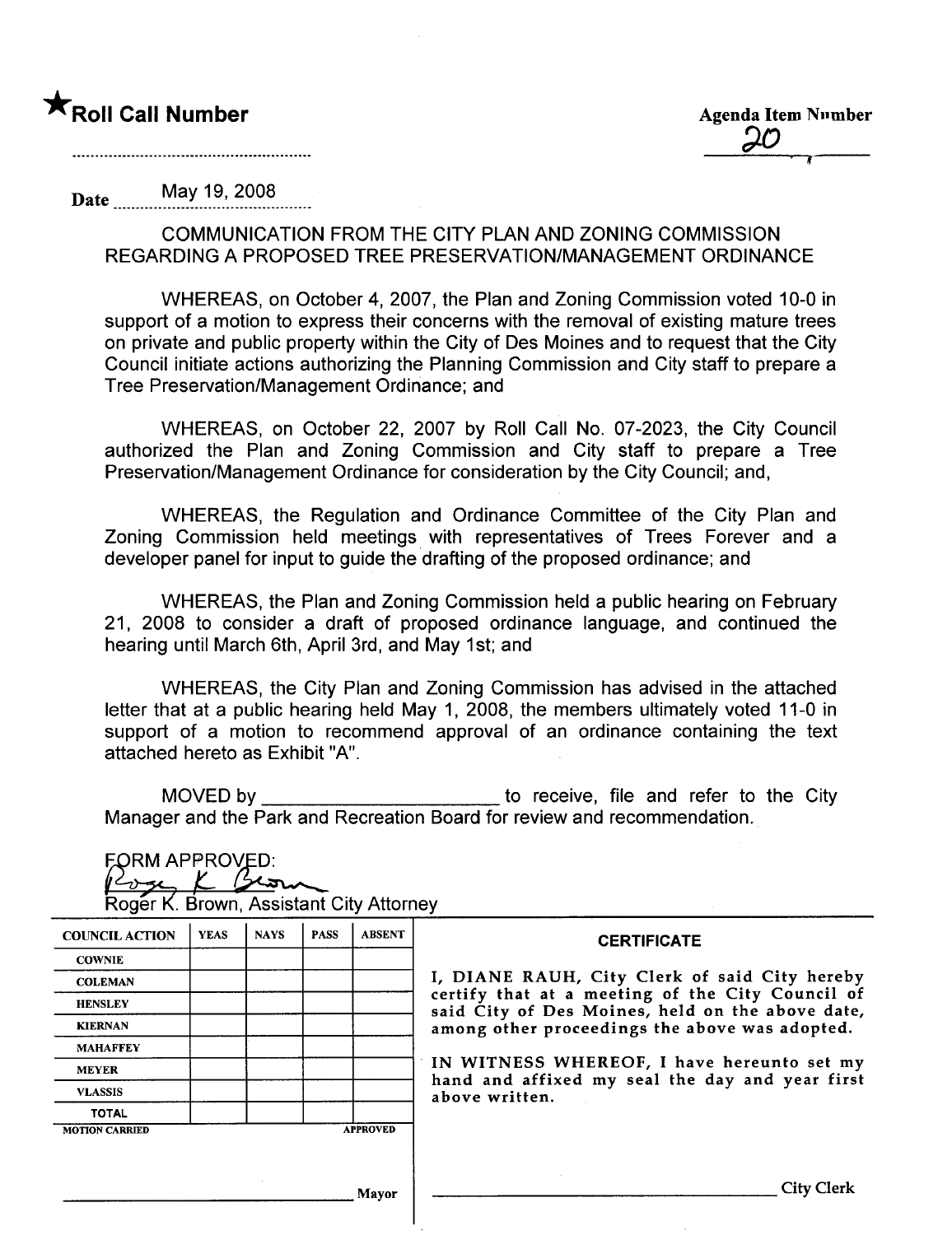May 19, 2008

|                      | $\mathcal{Q}$ |
|----------------------|---------------|
| $\lambda$ minda Item |               |

Honorable Mayor and City Council City of Des Moines, Iowa (;Jll Call # 1999) and the City of Des Moines, Iowa (;J

| रे <b>ाी Call</b> # |  |
|---------------------|--|
|                     |  |

 $\sum_{n}$ 

Members:

Communication from the City Plan and Zoning Commission advising that at their meeting held May 1, 2008, the following action was taken:

## COMMISSION RECOMMENDATION:

After public hearing, the members voted 11-0 as follows:

|                                                        | <b>Commission Action:</b> | Yes | <b>Nays</b> | Pass | Absent |
|--------------------------------------------------------|---------------------------|-----|-------------|------|--------|
|                                                        | Leisha Barcus             | X   |             |      |        |
|                                                        | JoAnne Corigliano         | Χ   |             |      |        |
|                                                        | David Cupp                | X   |             |      |        |
| CITY OF DES MOINES                                     | <b>Shirley Daniels</b>    |     |             |      | X      |
|                                                        | Dann Flaherty             | X   |             |      |        |
|                                                        | <b>Bruce Heilman</b>      |     |             |      | X      |
|                                                        | Jeffrey Johannsen         | X   |             |      |        |
| CITY PLAN AND ZONING COMMISSION<br>ARMORY BUILDING     | Greg Jones                | Χ   |             |      |        |
| 602 ROBERT D. RAY DRIVE<br>DES MOINES, IOWA 50309-1881 | <b>Frances Koontz</b>     | Χ   |             |      |        |
| (515) 283-4182                                         | Kaye Lozier               |     |             |      | X      |
|                                                        | <b>Brian Millard</b>      | X   |             |      |        |
| <b>ALL-AMERICA CITY</b><br>1949, 1976, 1981            | Mike Simonson             |     |             |      | X      |
| 2003                                                   | <b>Kent Sovern</b>        | Χ   |             |      |        |
|                                                        | Tim Urban                 | Χ   |             |      |        |
|                                                        | Marc Wallace              | Χ   |             |      |        |
|                                                        |                           |     |             |      |        |

APPROVAL of text amendments to Section 42 of the Zoning Code establishing a Tree Preservation/Management Ordinance containing the text attached in Exhibit "A", (10-2008-5.02)

# STAFF RECOMMENDATION AND BASIS FOR APPROVAL

Staff recommends approval of the proposed ordinance.

# STAFF REPORT

# i. GENERAL INFORMATION

On October 4, 2007 the Plan and Zoning Commission voted 10-0 in support of a motion to express their concern about the removal of existing mature trees on private and public property within the City of Des Moines and request that the City Council initiate actions authorizing the Plan and Zoning Commission and City staff to prepare a Tree Preservation/Management Ordinance,

On October 22, 2007 the City Council authorized the Plan and Zoning Commission and City staff to prepare a Tree Preservation/Management Ordinance pursuant to City Council Roll Call 07-2023.

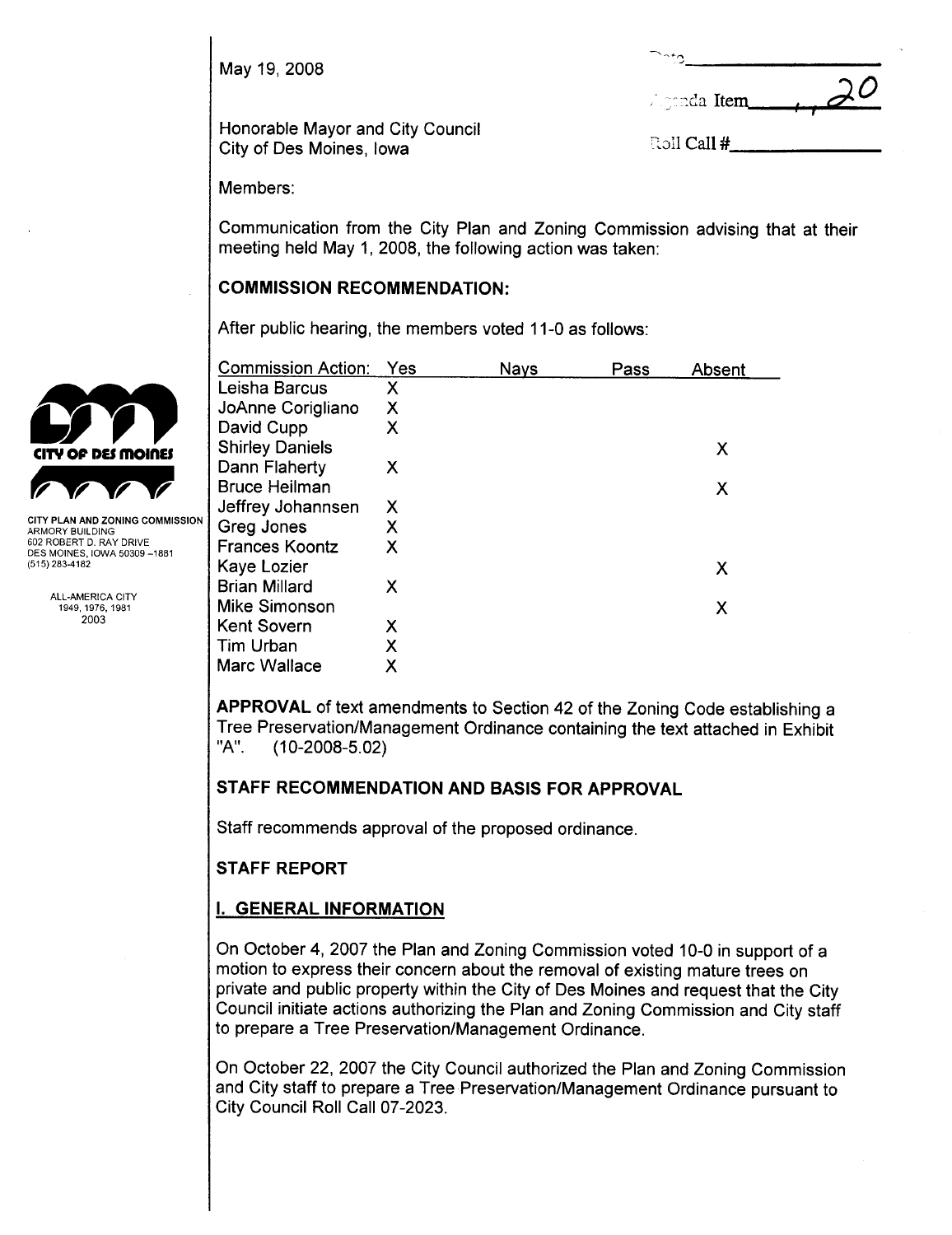The Plan and Zoning Commission held a public hearing on February 21, 2008 to consider a draft of a proposed ordinance and continued the hearing until March 6, 2008, The Commission subsequently continued the public hearing to April 3, 2008 and May 1, 2008.

The Regulation and Ordinance Subcommittee of the Plan and Zoning Commission held meetings with representatives of Trees Forever and a developer panel for input to guide the drafting of the proposed ordinance.

Attached is a revised ordinance that establishes a Tree Preservation and Mitigation subsection of Chapter 42 (Environment) of the City Code,

In summary:

- · The ordinance revisions do not apply to public parks as the public parks are regulated and maintained by the Park Board. The ordinance revisions also do not apply to Public Rightof-Way as they are regulated and maintained by the Public Works Department which includes the Municipal Arborist.
- · A tree removal permit is required when more than five mature trees are removed from a parcel that is at least 40,000 square feet in size.
- · Mature trees are trees that are 12-inches diameter or greater,
- Mitigation is required when the removal results in a loss of the greater of: i) 10,000 square feet of canopy area; or ii) 10% of the tree canopy on the property.
- . If the proper permits are obtained prior to removal, the mitigation ratios are as follows:
	- each tree removed that is at least 12-inches diameter and less than 18-inches diameter requires 1 replacement tree to be planted.
	- each tree removed that is at least 18-inches diameter and less than 23-inches diameter requires 2 replacement trees to be planted.
	- each tree removed that is at least 23-inches diameter and less than 29-inches  $\frac{1}{2}$ diameter requires 3 replacement trees to be planted.
	- For each increment of 6-inches, or any part thereof over 29-inches, another replacement tree shall be required.
	- plantings required by Landscape Standards count towards mitigation requirements
- · If trees are removed without a required permit, the mitigation requirement is 1 replacement tree for every 700 square feet of tree canopy removed (approximately 2,5 to 3 times the mitigation than if the required permit had been obtained). Plantings required by Landscape Standards do not count toward mitigation requirements.
- · Mitigation plantings can be required off-site with the receiving property owner's consent.

#### SUMMARY OF DISCUSSION

Mike Ludwig: Presented staff report and recommendation. Noted the proposed ordinance would only amend Chapter 42 of the City Code, which is the Environmental section and would have a subsection regarding tree preservation and mitigation.

Dann Flaherty: Asked if there would be a fee for a permit.

Mike Ludwig: Noted there would be a fee associated with a permit and explained the City Council sets the fee schedule. Noted there is a provision in the ordinance for City parks and right of way to be exempt because the City Council, Parks and Recreation Department, Parks and Recreation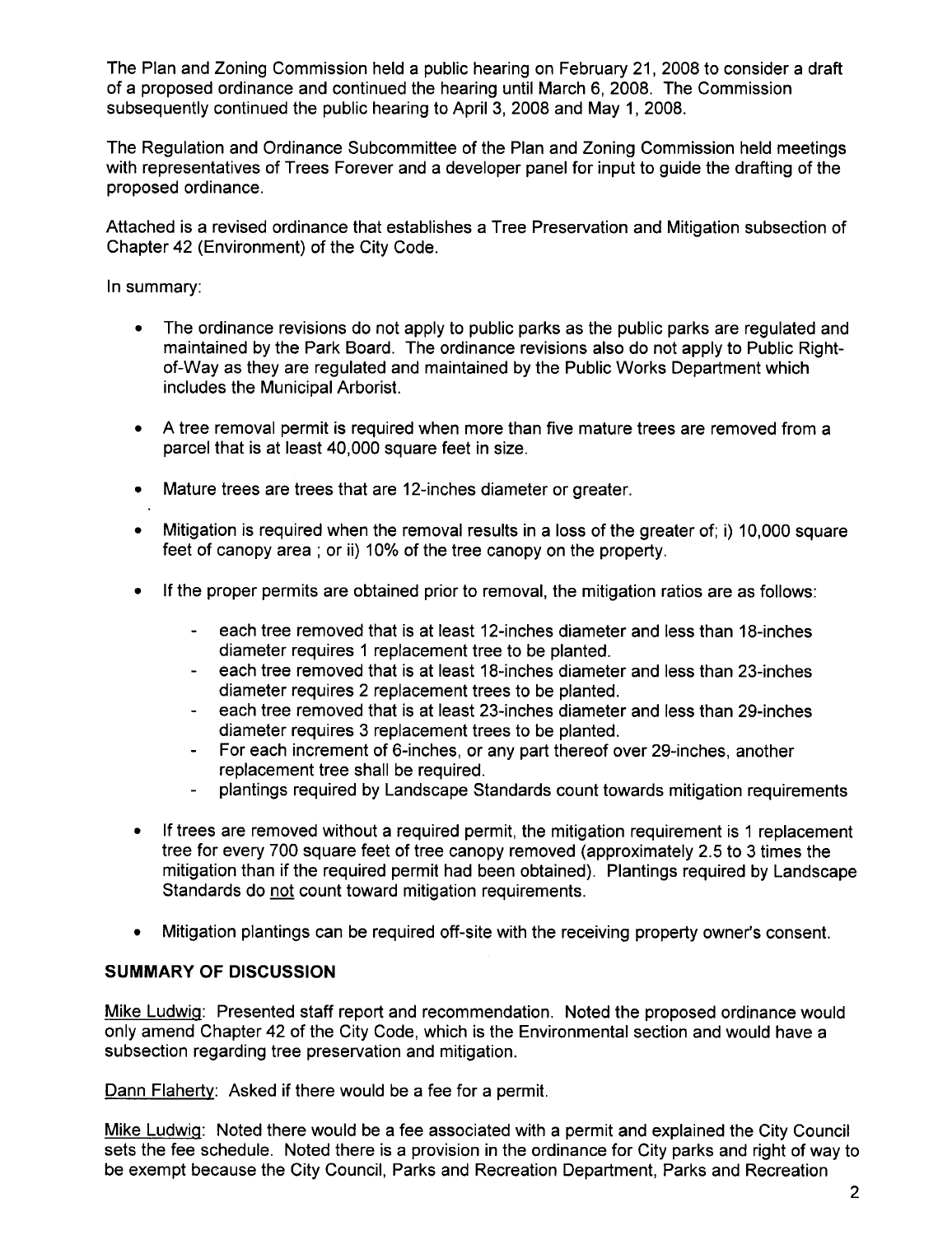Board and City Arborist provide sufficient oversight for City property. Indicated the Commission could make a recommendation to remove that provision if they felt the City should be held to the same standard as developers. There is also an agricultural exemption, which could affect a farmer if he wanted to take out a fence row. Upon further review, staff would not object to removal of that exemption. If the property owner or applicant disagrees with the application of the ordinance by the Director, the appeal process first goes to the Plan and Zoning Commission and then to the City CounciL.

Jeffrey Johannsen: Asked if the ordinance would apply to utility work in the public right-of-way.

Mike Ludwig: Noted the ordinance would not apply in that instance because the Public Works department would regulate the public right-of-way.

Larry Hulse: Noted it would not apply to the utilities who have a franchise right to use the right-ofway.

Fran Koontz: Expressed concern that the ordinance did not apply to City Parks and she referred to Grandview Park where there are trees that are down and need to be eliminated.

Dann Flaherty: Suggested a problem in the city parks is an issue for the Parks department.

Marc Wallace joined the meeting at  $6:28$  p.m.

Tim Urban: Commended staff for their patience. Noted they have found the proper place for tree preservation in the ordinance.

## CHAIRPERSON OPENED THE PUBLIC HEARING

The following individuals spoke:

Randy Cook, 502 E. 9<sup>th</sup> Street, Wallace State Office Building, Urban Forester, State of Iowa: Des Moines is one of his clients and the capitol city is important to the State and the citizens. Thanked the members of the R&O and the Plan and Zoning Commission for their work and for allowing Trees Forever the opportunity to have input. He felt the intent and the focus was displayed in the proposed draft and suggested concerns would be heard at the appropriate time. He reiterated the Trees Forever concerns as noted on a letter submitted by that organization noting two of the four main areas of their concern to be changing the name of the ordinance to 'Tree Mitigation", and revising the species for replacement list. He suggested utilizing the acceptable tree list provided by input from the National Resource of Ecology and Management of the Iowa State Department of Horticulture and the Iowa Arborist Association.

Dann Flaherty: Asked if native species would be preferable.

Randy Cook: Explained he would encourage the use of native species, however would not rule out proven adapted species that have a track record of good survivability in Iowa. There are issues with native vs non-native. It is a species that is adaptable to the micro-site, which is the most important part of mitigation. Need to look at forest soils, but recommended using native stock as much as possible. Noted the acceptable tree list should include adapted species that are not native. He did not have it available at the meeting but agreed to email the list for the file.

Tim Urban: Expressed concern that being too restrictive could prohibit the use of new hybrids and adaptive species that have overcome the infestations that have wiped out native ash, elm and oak species native to Iowa.

Dann Flaherty: Suggested changing the language to native or adaptive species "preferred" but not "required".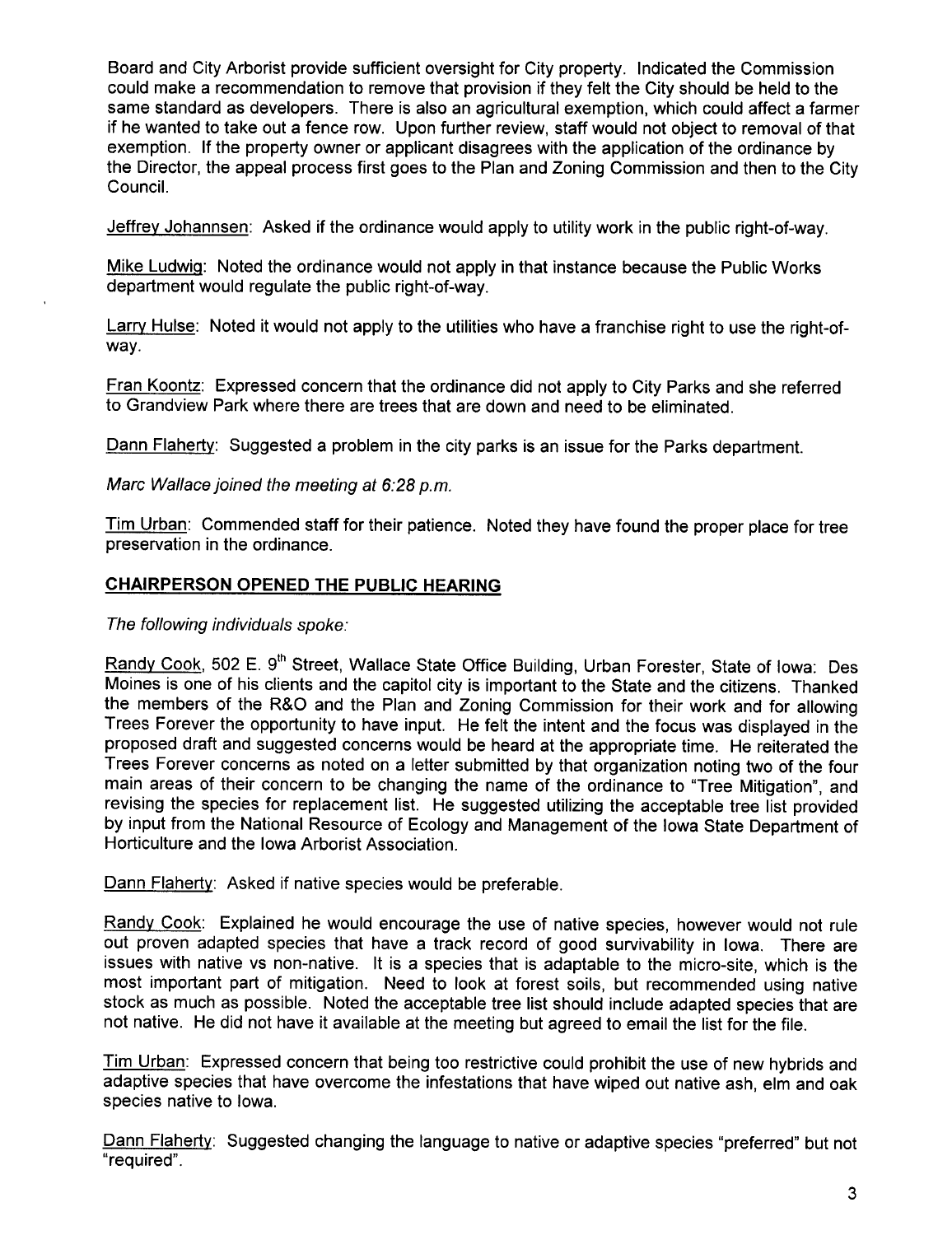CJ Stevens, Trees Forever Review Committee: Thanked the Commission and staff for the patience and work and noted they would continue to work with staff. Expressed concern with the mitigation schedule and suggested it be increased 2 to 3 times. Also expressed concern for the definition of "Director", noting they felt it appeared to be a conflict of interest. Explained the environment is at risk; over 90 trees are targeted for removal along the trails system and trees are being removed for sewer work. Technology is available to tunnel under trees to accomplish what is needed to repair or replace infrastructure. Noted they will continue to work with the City Manager and other departments regarding the budget.

Fran Koontz: Commended the volunteers for their hard work.

Jeffrey Johannsen: Commended the volunteers for their work on saving trees as well, and asked if the speaker felt there were no tree rules for utility companies.

CJ Stevens: Indicated someone gave the permission to the utility companies and she questioned who they are and what their skill level is for pruning; many have been made unsafe. Noted someone should be observing it or implementing proper pruning procedures. They have made trees dangerous instead of improving the quality of life.

Leisha Barcus: Asked about the Trees Forever indication that the mitigation should be increased two to three times.

CJ Stevens: Explained it referred to the number of trees for replacement.

Tim Urban: Explained 6" trees are currently the threshold of replacement and the proposed ordinance is for 12" trees as a concession to a developer group who found it to be difficult to mitigate. Noted the one-to-one replacement went with it. Indicated having a relationship between having a 2" replacement tree and a 6" tree is an appropriate trade-off in bio-mass. It would mean increasing each ratio by one tree and suggested an amendment could be offered to that effect.

Dann Flaherty: Asked if adding three additional trees would create spacing problems with respect to how the trees are placed.

Tim Urban: Explained the trees have to be planted according to a plan and there is the opportunity for off-site mitigation as welL.

Mike Ludwig: Noted a recommendation on changing the mitigation schedule would be the Commission's prerogative. The ratios proposed in the ordinance are equivalent to what was typically required for mitigation on developments where 6" caliper trees were being dealt with.

Tim Urban: Explained off-site mitigation was not previously allowed. Suggested there is a need to get back to biomass replacement given the functionality of green infrastructure.

CJ Stevens: Noted the City just acquired an additional 50 acres for mitigation and there will always be space for trees.

Greg Jones: Noted the R&O Committee's thought toward mitigation was that any tree planted not on a site, to be fair, the tree should be planted as close as possible to the lot such as in the rightof-way, but there is a maximum number that can fit on a lot. He agreed with Commissioner Urban that it began with 6" and has suddenly gone to 12" and it is definitely in the request to change that number. There needs to be something in place to avoid mass destruction of trees.

David Cupp: Asked if there is a rule of thumb regarding the size or species of trees, relative to transplanting. Asked if transplanting trees to a different part of the lot would be an alternative to cutting them down.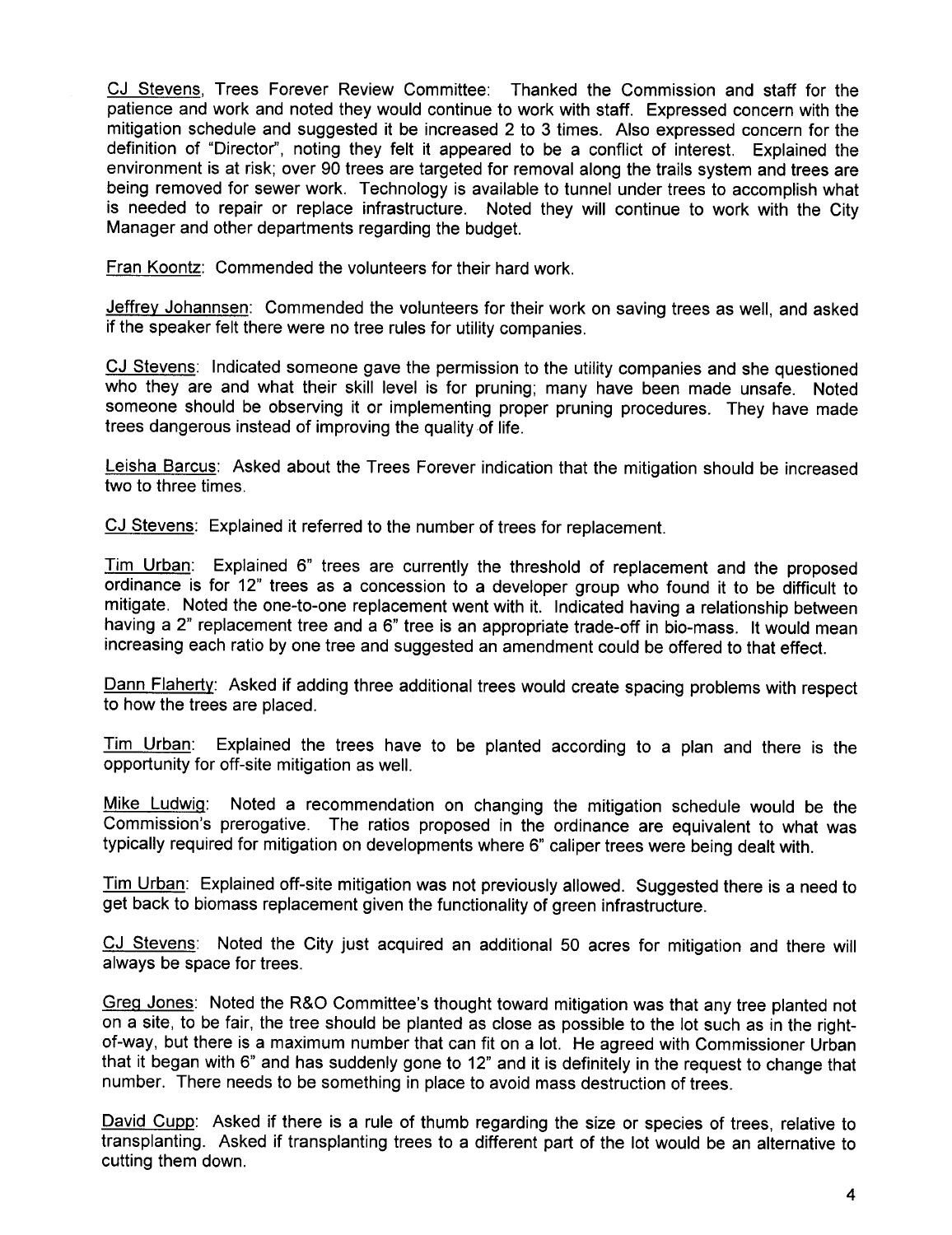Randy Cook: Noted with proper preparation of large trees (6 months in advance) they could be moved and some trees are hand-dug that are fully mature trees. Concerned about transplanting large mature trees and noted a smaller caliper tree will establish and grow more rapidly.

Greo Jones: Explained large trees can be moved but it is costly. In the right place it should be done, but generally the smaller the tree the better off it will be so it can establish itself.

Jeffrey Johannsen: Asked about the reality of developers taking care of trees five years down the road.

Tim Urban: Noted every time a landscape plan is approved it is assumed it will be enforced. The City has the same burden of responsibility to ensure the ordinances are conformed to.

There was no one else in the audience to speak on this item.

# CHAIRPERSON CLOSED THE PUBLIC HEARING

Kent Sovern: Moved approval of the ordinance with the deletion of "Agricultural activities" from Section 42-557.

Tim Urban: Offered the following amendments:

- · Eliminate "preservation" from the title and make it a tree "mitigation" ordinance to signal others to return with more preservation proposals to deal with more proactive public policies;
- · Amend Sections 42-554(A)(3); 42-554(B); 42-556(A); and 42-556(B) to state that mitigation is required for removal of 10,000 square feet or 10% of tree canopy whichever is less;
- Amend Section 42-556[C] to state that species of mitigation plantings may include the City's street tree list and that native species are preferred (species are ultimately subject to approval by the City).

Kent Sovern: Accepted the amendments.

Amendments passed 11-0.

Dann Flaherty: Offered the following amendment:

Amend Section 42-559[C] to state that the City may obtain a temporary restraint or injunctive relief to enforce the provisions of the ordinance.

Amendment passed 11-0.

Tim Urban: Offered the following amendment:

· Amend Section 42-554(B) to state that the Director shall consult the City Arborist prior to deciding on a tree removal permit.

Amendment passed 8-3 (David Cupp, JoAnne Corigliano & Leisha Barcus were in opposition).

Tim Urban: Offered the following amendment:

| • Amend Section 42-556[A] to require the following mitigation: |                                                                                          |
|----------------------------------------------------------------|------------------------------------------------------------------------------------------|
| Diameter of tree removed                                       | Ratio of replacement trees to removed tree                                               |
| At least 12" and less than 18"                                 | 2.1                                                                                      |
| At least 18" and less than 23"                                 | 3:1                                                                                      |
| At least 23" and less than 29"                                 | 4:1                                                                                      |
| required.                                                      | For each increment of 6", or portion thereof over 29", another replacement tree shall be |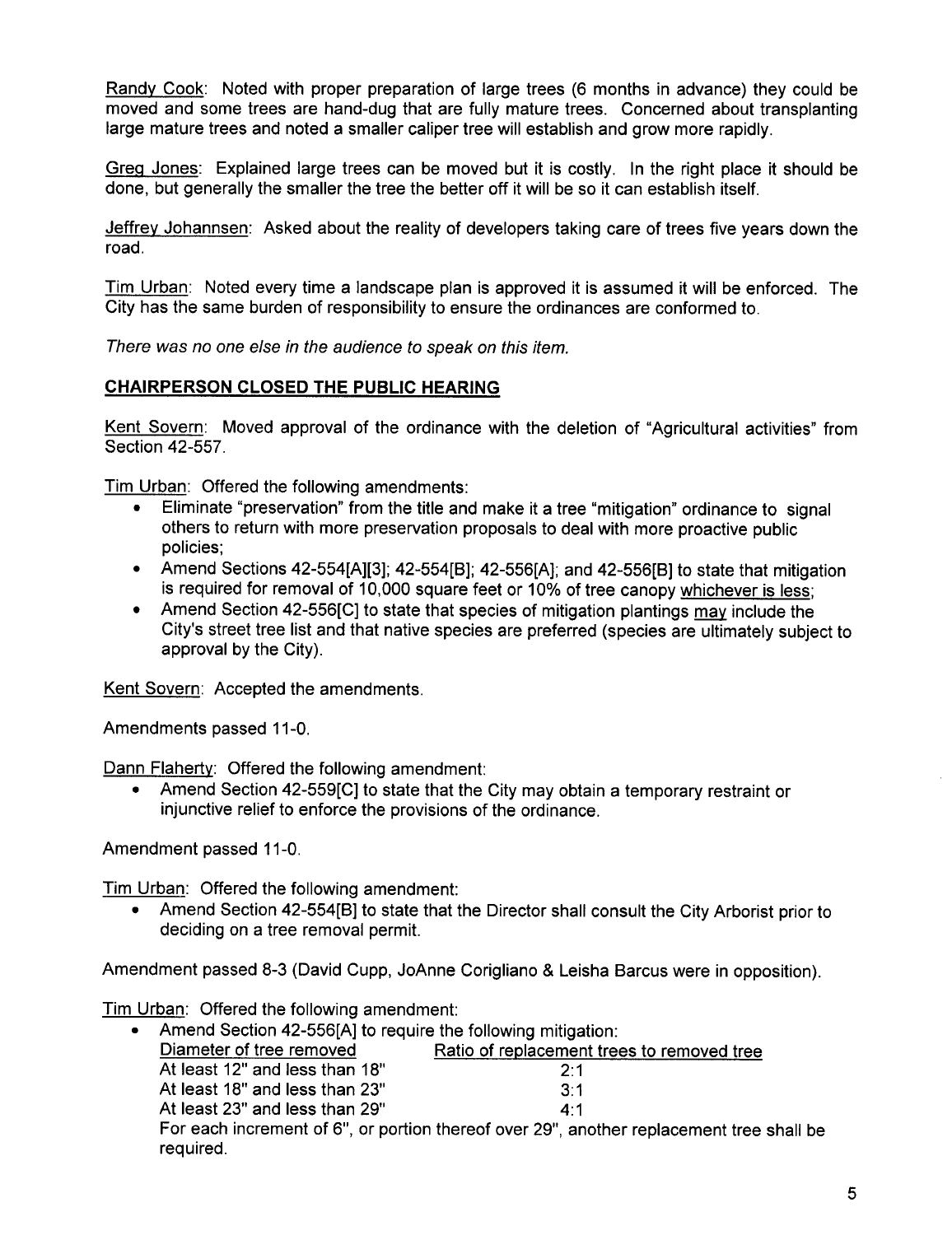Motion approved 10-1 (Kent Sovern opposed).

. Amend Section 42-556(B) to require mitigation of 1 replacement tree for every 200 square feet increment of canopied area (removal without a permit).

Kent Sovern: Explained the presumption is going to be that whatever was removed was high value and was mature and should have been preserved. Increase the penalty so it is not only normal mitigation standard but increase to a replacement for every 200 square feet.

Tim Urban: Explained the latitude given to the Director to look at exceptions would apply.

Kent Sovern: Accepted the amendment.

Amendment passed 11-0.

Tim Urban: Offered the following amendment:

Amend Section 42-556[E] to add an item [4] stating that preference shall be given to offsite mitigation planting locations in close proximity to the property where removals are proposed.

Kent Sovern: Accepted the amendment.

Amendment passed 11-0.

Tim Urban: Offered the following amendment:

· Amend Section 42-556(1) to require that Variances to the ordinance are subject to review by the Plan and Zoning Commission (instead of the Director).

Kent Sovern: Accepted the amendment.

Motion passed 11-0.

Tim Urban: Offered the following amendment:

· Delete Sections 42-553(3) and (4) to eliminate exemption for city right-of-way and city property. If the section is not deleted, require mitigation plantings consistent with ordinance for tree removals on City right-of-way or City property (no permit required).

Dave Cupp: Cannot legislate for someone to do their job; up to City Manager and Mayor to make sure they are doing their job - disagreed with the amendment.

JoAnne Corigliano: Felt public entities should be required to be held responsible.

Tim Urban: Suggested not exempting 3 and 4 but have a statement that tree removal permits should not be required of public entities, but all provisions of the ordinance should apply for removal of trees on public property.

Dann Flaherty: Suggested instead that a tree removal permit should be required but with no fee.

Tim Urban: Agreed and suggested that for the language.

Leisha Barcus: Not opposed to having regulation for governmental bodies, but suggested this was not the time or place to do that. Suggested the ordinance did not provide a clear vision and was not the same vision as Trees Forever and the neighborhoods had, but the purpose for the legislation was to codify the decisions made with private developers. She was pleased with the name change; the missing part is a vision for what is wanted for the City in terms of development.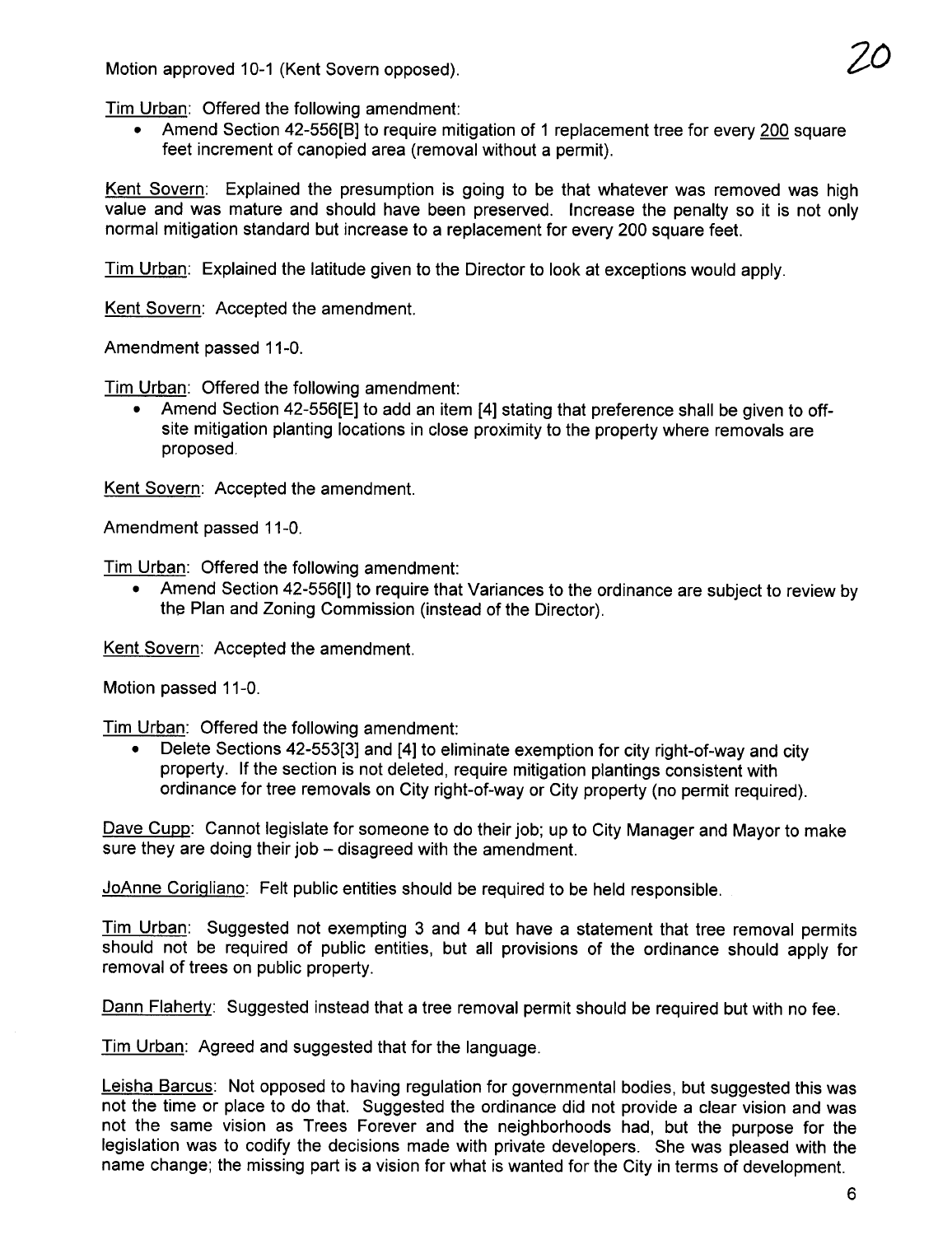Greg Jones: Did not think the current system is as onerous as is obvious. He was not certain it was necessary to have regulation for governmental bodies, but he is not opposed to it. Suggested Parks and Recreation should be made to take care of their own trees, but did not know if this was the right forum to do that.

Jeffrey Johannsen: Supports the amendment. Feels utilities have done unnecessary removal of trees for the wrong reason and there has been no watchdog of the process.

JoAnne Corigliano: Also supports the amendment. Did not know where else to put it.

Kent Sovern: Did not support the removal of the requirement for the government because he didn't think the Commission was the appropriate entity to deal with tree preservation/mitigation. Suggested there is a Parks Board and he did not want to impede the scope of their responsibilities. Public Works deals with the health and safety and they should be making the decisions, particularly because the City Arborist is in Public Works.

David Cupp: Opposed the amendment because the Plan & Zoning Commission doesn't have the necessary expertise to legislate it.

Marc Wallace: Can't legislate that someone does their job but can define the parameters for how they do the job and that's why there are ordinances. Expressed concern for development issues. The City needs to regulate what goes on and needs to have an expectation; the City departments have the expertise and would be doing it. He supported the amendment.

Brian Millard: Supported the motion and had no problem with Parks pulled out since they have their tree professionals. However he wanted the City to be held accountable for the city's trees. Expressed concern that Mid-American Energy has a contractor who trims trees but misidentified the species and type of trees in his yard, but the power companies have federal legislation that protects them. There needs to be some control over the public trees.

Fran Koontz: Supported the motion.

Dann Flaherty: Asked legal counsel whether or not the Commission has the ability from a jurisdictional standpoint to tell Parks & Recreation or Public Works what they can or cannot do.

Mike Kelley: Noted the question rests at the City Council and they would offer the best answer.

Larry Hulse: Explained the Commission normally does the zoning and Parks does their part. Public Works is dealing with storm damage, difficult situations, sewer problems, emergency situations and they need to be able to do what they need to do. He was uncertain if that fits within the ordinance.

Jeffrey Johannsen: Wants to see the City set a good example and be good stewards regarding the utilities.

Dann Flaherty: Noted he does not want to dictate to another Board how to do their job. With respect to the City, elected officials represent the citizens. There is an opportunity to go directly to the Boards with concerns.

David Cupp: Asked what would happen if there was a bad storm and a tree took out someone's electricity, under the ordinance if he would have to wait 20 days for an arborist to come out and ok the public utilities to take care of the tree so the power could be restored.

Larry Hulse: Responded that in emergency situations what would need to be done would be done, however he noted the ordinance would make that an awkward situation.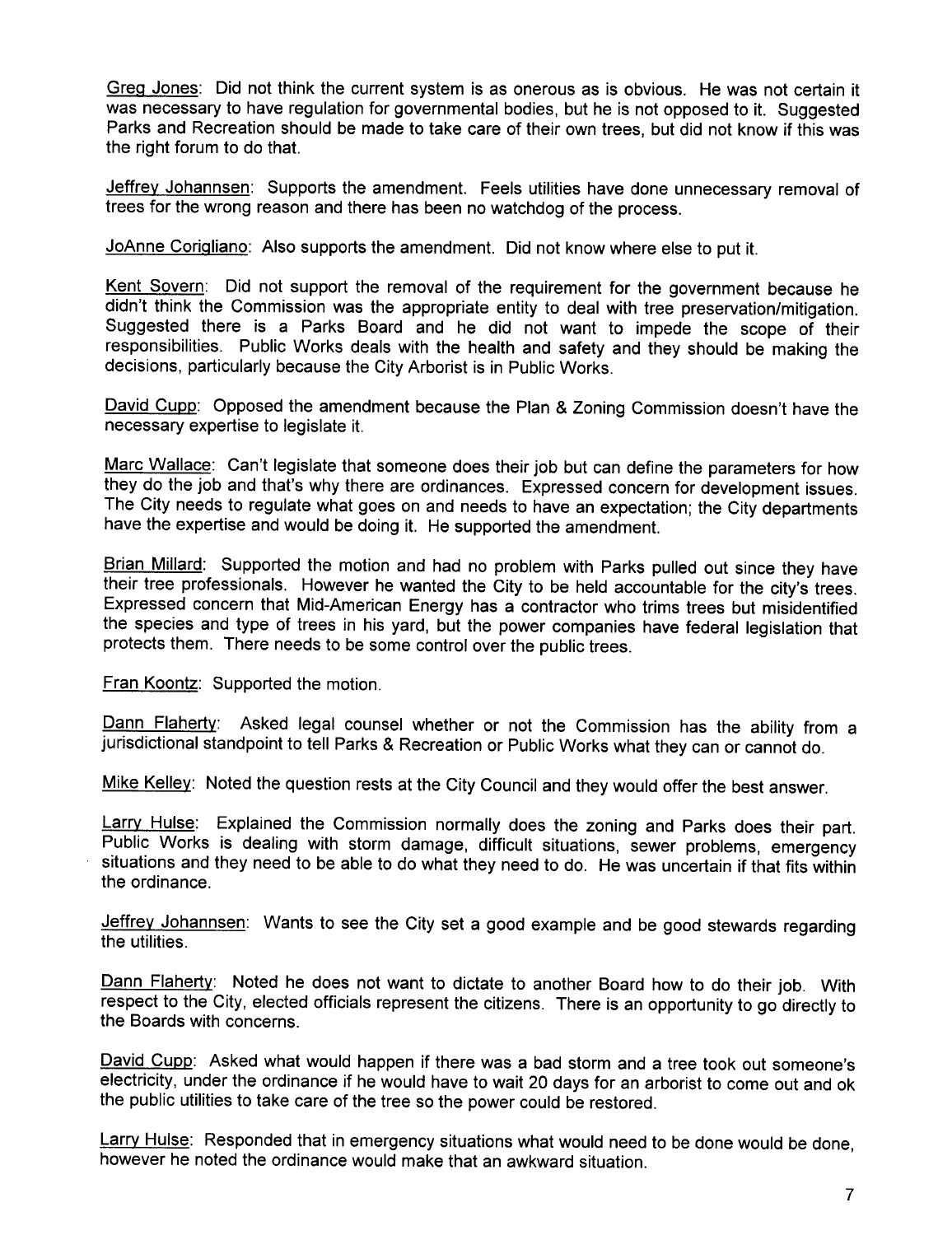Tim Urban: Noted the purpose of his motion was only to signal to the City Council whether the Commission feels public property should be subject to the broad purposes of the ordinance as is ~ expected by private property. It will be carefully thrashed out because it will affect other departments and they will weigh in with the City Council. City Council will have to deal with the issues.

Amendment passed 8-3 (Leisha Barcus, David Cupp and Kent Sovern were in opposition).

Motion to approve the ordinance as amended passed 11-0.

Fran Koontz left the meeting at 7:50 p.m.

Kent Sovern: Offered a sense of the Commission motion to encourage the City Council to apply the mitigation standards and requirements of the ordinance on public improvement projects in the City of Des Moines.

Tim Urban: Offered a point of clarification that if the City Council does not wish the ordinance to apply to public property, the Commission would still urge them to apply the standards of mitigation.

Kent Sovern: Noted a permit would be required by public entities for tree removal and he was trying to broaden it to any public improvement would require mitigation.

Tim Urban: Explained the intent of his motion was that the City would have to follow the same procedures the developers or larger private property owners would have to. That was approved by the Commission as a recommendation. Suggested his motion is a narrower restriction.

Kent Sovern: Asked what the minimum sized parcel is for the ordinance to engage.

Mike Ludwig: Indicated 40,000 square feet; just under an acre.

Kent Sovern: Asked how many public improvement projects cover more than an acre at a time.

Tim Urban: Asked if it would apply regardless of the size and would require mitigation only and the City agencies would not be required to go through the application, review and approval process.

Leisha Barcus: Asked if the mitigation standards would be reasonable for smaller projects.

Kent Sovern: Noted they would if they are removing canopy along a corridor.

Tim Urban: Noted if the street trees taken out are less than 12" it is a canopy analysis and not a tree-by-tree analysis.

Motion to move on to City Council was approved 10-0.

Respectfully submitted,

Michael G. Ludwig, AICP Planning Administrator

MGL:dfa

cc: File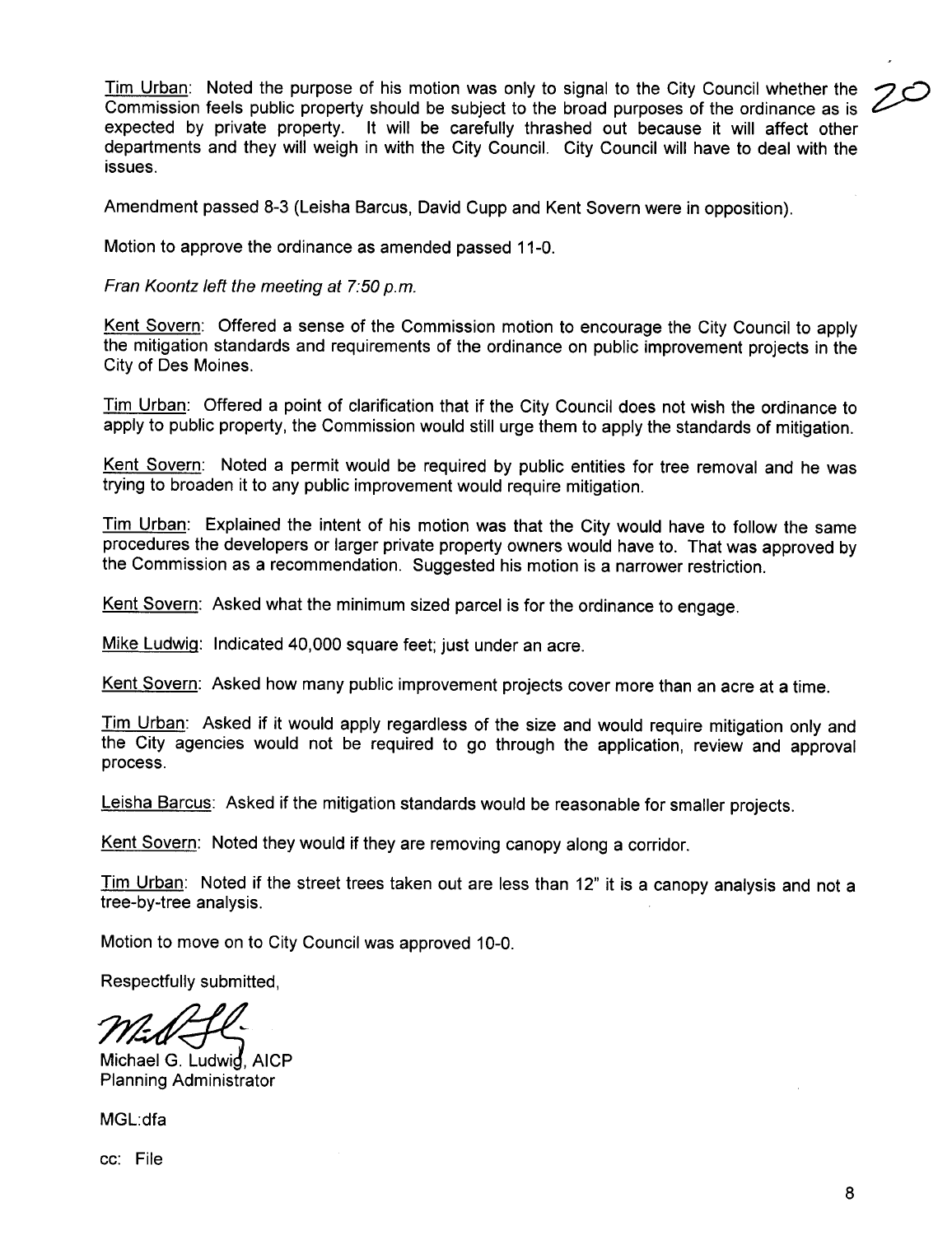# Exhibit "A" Proposed language with additions and deletions recommended by the Plan and Zoning Commission

# Chapter 42. ENVIRONMENT. ARTICLE X. TREE PRESERVATION AND MITIGATION

#### Sec. 42-550. Title.

This Article shall be known as the tree preservation and mitigation ordinance and may be cited as such and will be referred to in this article as such.

## Sec. 42-551. Purpose.

The city council finds that the city contains many canopied areas containing trees of significant size, value and quantity that contribute in a positive way to the human and animal environment. Trees and associated vegetation that are properly maintained increase property values, maintain the natural ecology, temper the effects of extreme temperatures and winds, reduce runoff, prevent erosion, and help create and maintain the identity and visual character of the city. The purose of this chapter is to preserve and prevent the removal of canopied areas and groves of mature trees on private property until the impact of such removal can be considered in the context of the ultimate use and development of the land. Furher purposes include the mitigation and replacement of trees that are lost from removal.

## Sec. 42-552. Definitions:

The following words, terms and phrases, when used in this aricle, shall have the meanings ascribed to them in this article, except where the context clearly indicates a different meaning:

- 1. Diameter at breast height (DBH) means the diameter of the tree measured 4.5 feet from the ground.
- 2. Baseline aerial photography (BAP) shall refer to any aerial photographs and other credible data that identifies the location and boundaries of canopied areas as of a known date.
- 3. Canopied area means an area of tree cover, measured planimetrically in square feet, from baseline aerial photography.
- 4. Director means the community development director of the city or the director's designee.
- 5. Mature tree means all tree species of 12 inches or more in diameter at breast height.
- 6. Parcel means a tract of land under common ownership.
- 7. Replacement tree means a tree of a species approved for use as a street tree and no less than one and  $1\frac{1}{2}$  inches in caliper measured six-inches from the ground, required to be planted in replacement of trees removed from a canopied area.
- 8. Tree removal means the destruction or removal of a tree, and the removal of more than twenty per cent (20%) of the crown, trunk or root system of a tree or to damage a tree so as to cause the tree to decline or die within one growing season. Tree removal does not include normal tree trimming or pruning undertaken for the purpose of maintaining and preserving a tree.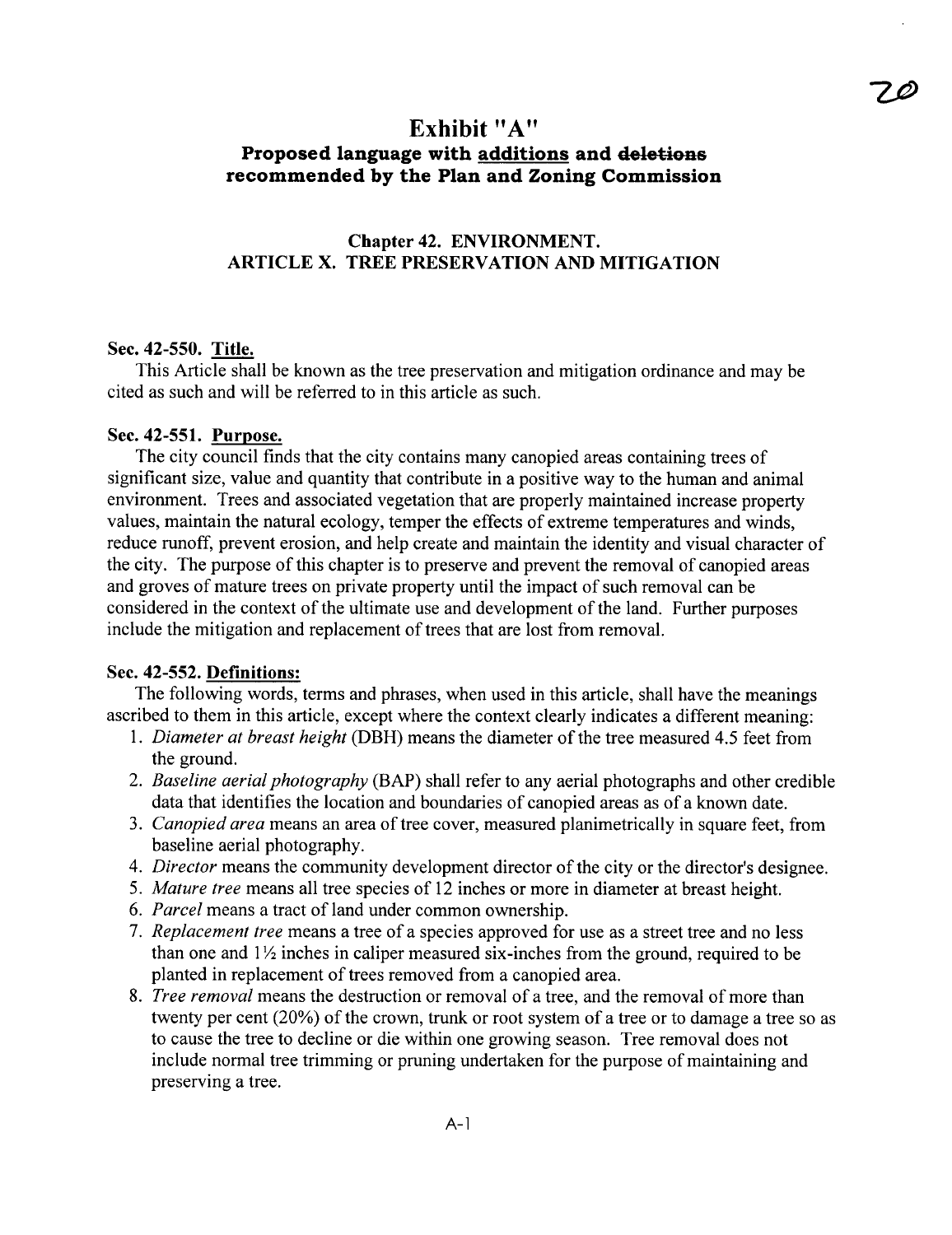9. *Tree removal permit* means a permit issued pursuant to this article for tree removal.

## Sec. 42-553. Tree removal permit required.

A. No person shall cause, or engage in the act of tree removal except under authority of a tree removal permit issued pursuant to this section. However, tree removal is exempt from this requirement under the following circumstances:

- 1. No tree removal permit is required for tree removal activities on a parcel under 40,000 square feet in area.
- 2. No tree removal permit is required for tree removal when five or fewer trees, each having a diameter at breast height of twelve inches or greater are removed from a parcel within any five year period.
- 3. Tree removal within city right-of-way is regulated by the department of public works.
- 1. 'free removal within city parks is regulated by the park and recreation board.

B. A tree removal permit authorizes the removal of those trees identified in the approved tree removal plan for the affected parcel. No person operating under authority of a tree removal permit for a parcel shall engage in any tree removal activities on that parcel in excess of the activities identified in the approved tree removal plan.

## Sec. 42-554. Application for tree removal permit.

A. *Application*. Application for a tree removal permit shall be made on a form provided by the community development department, and shall be accompanied payment of a fee in the amount set in the schedule of fees adopted by the city council by resolution, and by three copies of the following information.

- (1) Vicinity sketch. The vicinity sketch shall be at a scale of one inch to 400 feet or larger and indicate the site location as well as the adjacent properties within 500 feet of the site boundaries.
- (2) Tree removal plan. The tree removal plan shall be at a scale of no more than one inch to 50 feet or larger, on one or more sheets no greater than 24 by 36 inches in size, showing the following for the affected parcel:
	- (a) The names, addresses and telephone numbers of the land owner(s) and the individual or business responsible for the tree removaL.
	- (b) A time schedule indicating the anticipated starting and completion dates of the tree removaL.
	- (c) Location of the existing canopied area and all existing trees twelve inches or greater in diameter breast height (DBH), identified by size in DBH and species. However, trees located within an area which is designated on the plan as an area that is not to be disturbed and from which there is to be no tree removal need not be individually identified.
	- (d) Identification of canopied areas, if any, which have been removed on or after July 1, 2008, based on the available baseline aerial photography, and any additional information known to the applicant.
	- (e) Identification of the canopied areas and all trees twelve inches or greater in DBH proposed to be removed.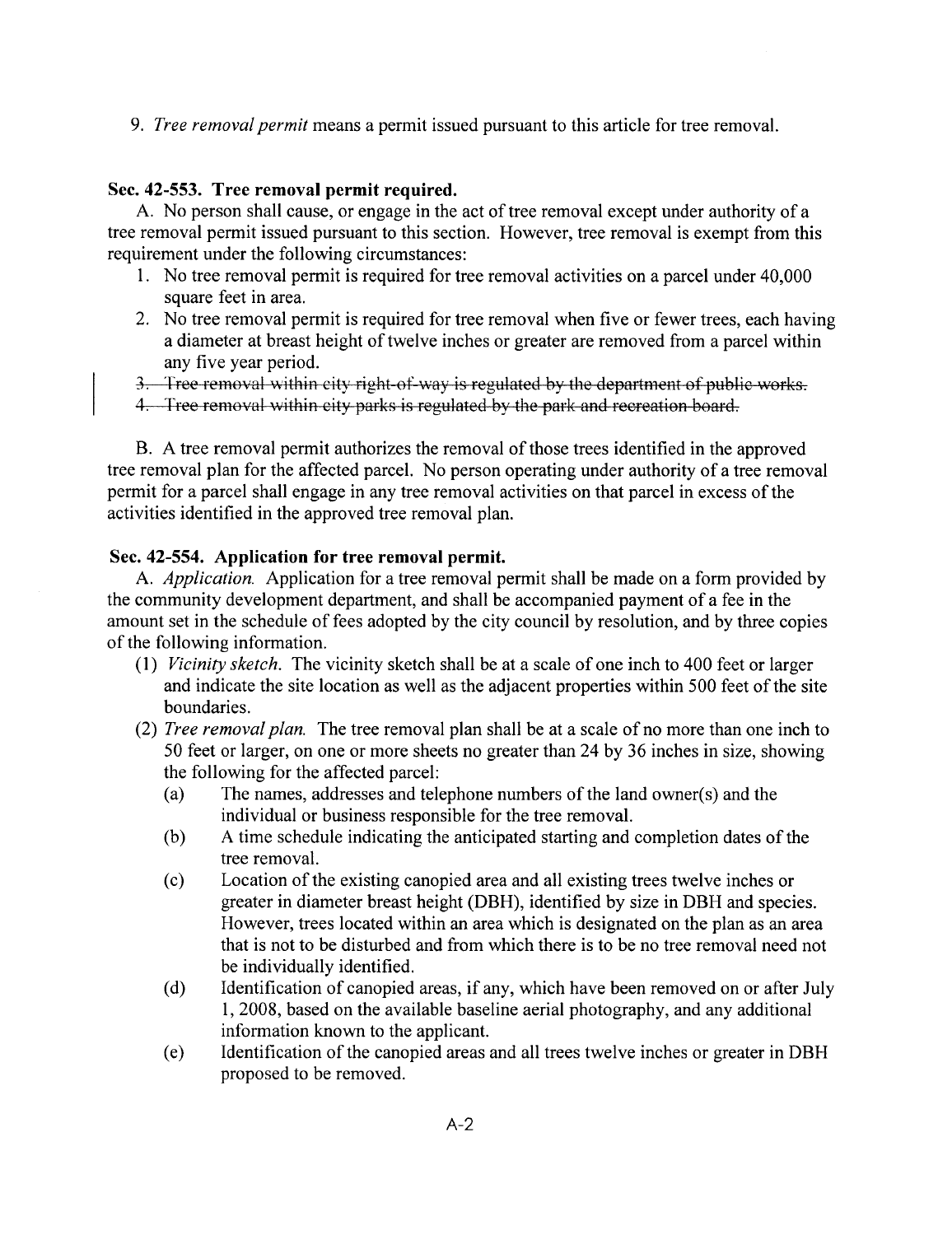- (f) Notations providing for protection of the existing trees which are identified to remain, demonstrating compliance with the standards for protection of existing trees set forth in Sec. 42-556.
- (g) An affrmative statement signed by an owner of the property or by the person responsible for the tree removal, acknowledging that they are required to limit any tree removal to that identified in the approved tree removal plan.
- (3) Mitigation plan. If the proposed tree removal, together with any prior tree removal occurring after July 1, 2008, will result in the loss of: the greater of: i) 10,000 square feet of canopy area; or ii) ten percent of the canopy area existing on July 1, 2008, whichever is less. then the following information shall also be provided:
	- (a) A statement from the landowner explaining why the proposed amount of tree removal is required.
	- (b) The location, species and schedule for the planting of any replacement trees in conformance with the requirements of section 42-556.
	- (c) If applicable, a statement from a certified arborist evaluating the quality of the canopied area proposed to be removed and identifying those trees or portions of the canopied area appropriate for removal without penalty or mitigation due to species type, age, disease, damage and other factors.
	- (d) An affirmative statement signed by an owner of the property or by the person responsible for the tree removal, acknowledging that they are required to cause any replacement trees to be planted and maintained in conformance with such plan.

B. Review and approval. Within twenty (20) working days of receipt of the application, the director shall approve, conditionally approve or deny the application. The director shall approve the application if the proposed tree removal, together with any prior tree removal occurring after July 1, 2008, will not result in the loss of the greater of; i) 10,000 square feet of canopy area; or ii) ten percent of the canopy area existing on July 1, 2008, whichever is less. The director may approve an application for proposed tree removal in excess of such limitation only if the director determines. after consultation with the City Arborist, that such tree removal is reasonably justified based on the statements provided pursuant to paragraph A.3, above, and tree mitigation is provided in conformance with section 42-556.

## Sec. 42-555. Appeals.

A. Appeal to commission. The applicant may, upon notice to the plan and zoning commission, appeal in whole or in part any determination or action of the director made within the scope of this article. Appeal shall be made without cost by written notification of the appeal and the basis thereof, received by the community development department within 30 days after the date of the action from which appeal is sought. The plan and zoning commission shall decide all appeals within 30 days after written notification of the appeal has been received by the community development department, provided that the appellant may agree to a longer time period. Failure to decide the appeal within such period shall have the effect of overturning the director's decision and approving the tree removal plan as submitted. Except as provided in this article, the affrmative vote of at least eight commission members shall be necessary to overturn or modify the action from which appeal is sought. At the commission meeting, the appealing party shall be presented a reasonable opportunity to present his or her views.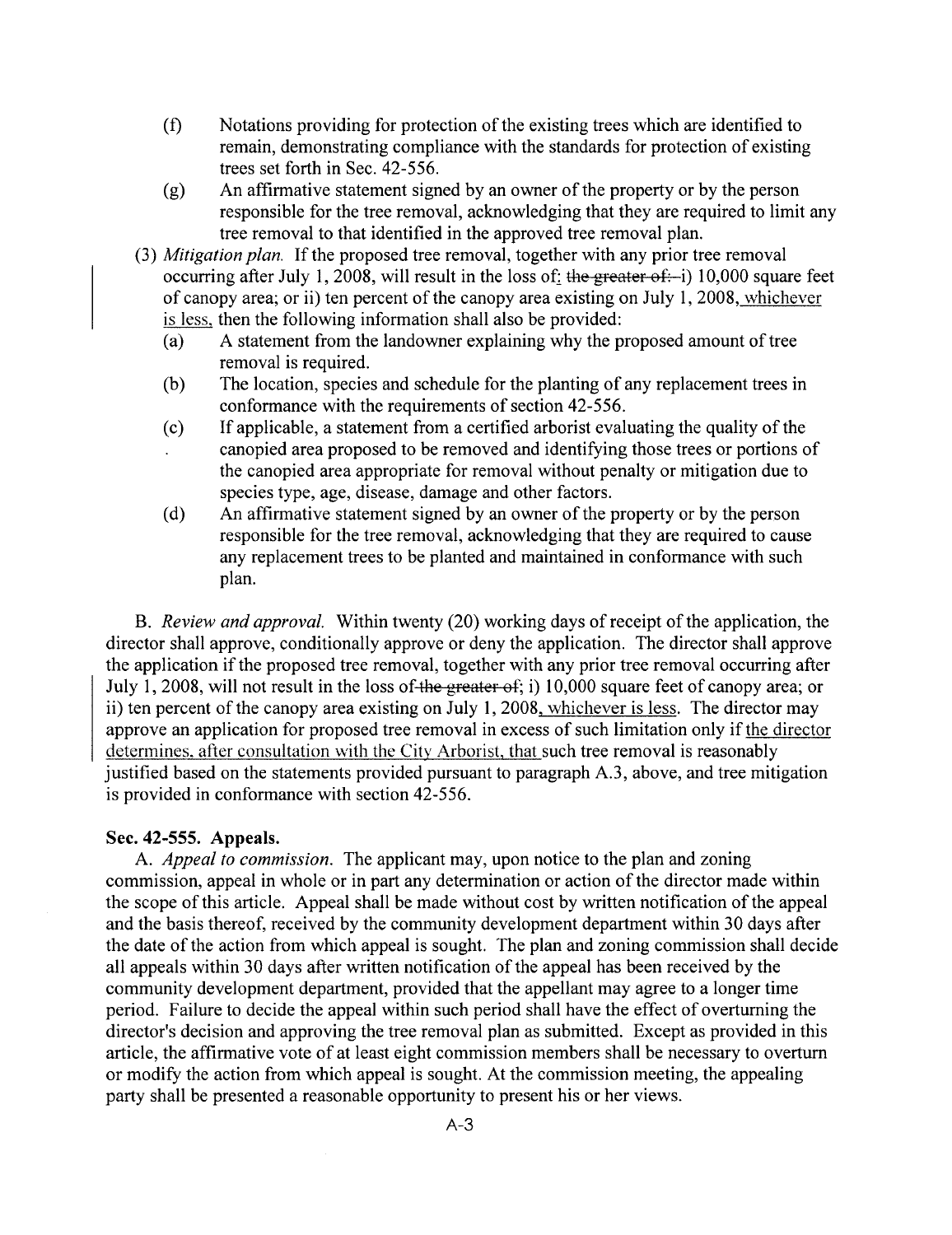B. Appeal to city council. The applicant may, upon written notice to the city council, appeal in whole or in part any determination made by the plan and zoning commission made within the scope of this article. Appeal shall be made without cost by fiing written notification of the appeal and the basis thereof with the city clerk within 30 days after the commission ruling. The city council shall decide all appeals within 30 days after written notification of the appeal has been received by the city clerk. A majority vote of the city council shall be necessary to overturn the action of the plan and zoning commission.

#### Sec. 42-556. Tree mitigation and preservation standards.

A. Tree mitigation. Preference shall be given to preserving mature trees of a species recommended by the director. If the proposed tree removal, together with any prior tree removal occurring after July 1, 2008, will result in the loss of: the greater of; i) 10,000 square feet of canopy area; or ii) ten percent of the canopy area existing on July 1, 2008, whichever is less, then the tree mitigation plan shall provide for the mitigation of the mature trees subject to tree removal by the planting of replacement trees in accordance with the following mitigation standards based on the diameter breast height (DBH) of the removed trees. Such replacement trees may be used to satisfy any obligation for required street trees.

| <b>DBH</b> of Removed Tree in inches: | Ratio of Replacement Trees to Removed Tree:                                 |
|---------------------------------------|-----------------------------------------------------------------------------|
| At least 12 and less than 18          | $\div 2:1$                                                                  |
| At least 18 and less than 23          | $2 \div 3:1$                                                                |
| At least 23 and less than 29          | 3:14:1                                                                      |
|                                       | For each increment of 6 inches, or any part thereof over 29 inches, another |
| replacement tree shall be required.   |                                                                             |

B. Alternate mitigation. If the tree removal is performed without a tree removal permit, or that exceeds the tree removal allowed by an approved tree removal permit, that together with any prior tree removal occurring after July 1, 2008, results in the loss of: the greater of; i) 10,000 square feet of canopy area; or ii) ten percent of the canopy area existing on July 1, 2008, whichever is less, then one replacement tree shall be planted for every  $200,700$ -square foot increment of canopied area removed in excess of that threshold, as determined by examination of the baseline aerial photography. Such replacement trees shall be in addition to any required street trees, and the replacement trees may not be used to satisfy the obligation for any required street trees.

C. Species of replacement trees. Replacement trees shall be ofa species approved for use as a street tree or a native species and approved by the director for use at the proposed location. Native species are preferred. Unless limited by site conditions, such as, but not limited, to overhead lines, all replacement trees shall be of an overstory species.

D. Protection of existing trees. Any mature tree or canopied area identified for preservation by an approved tree removal plan shall be protected during any grading, construction or removal activity in accordance with policies approved by the director.